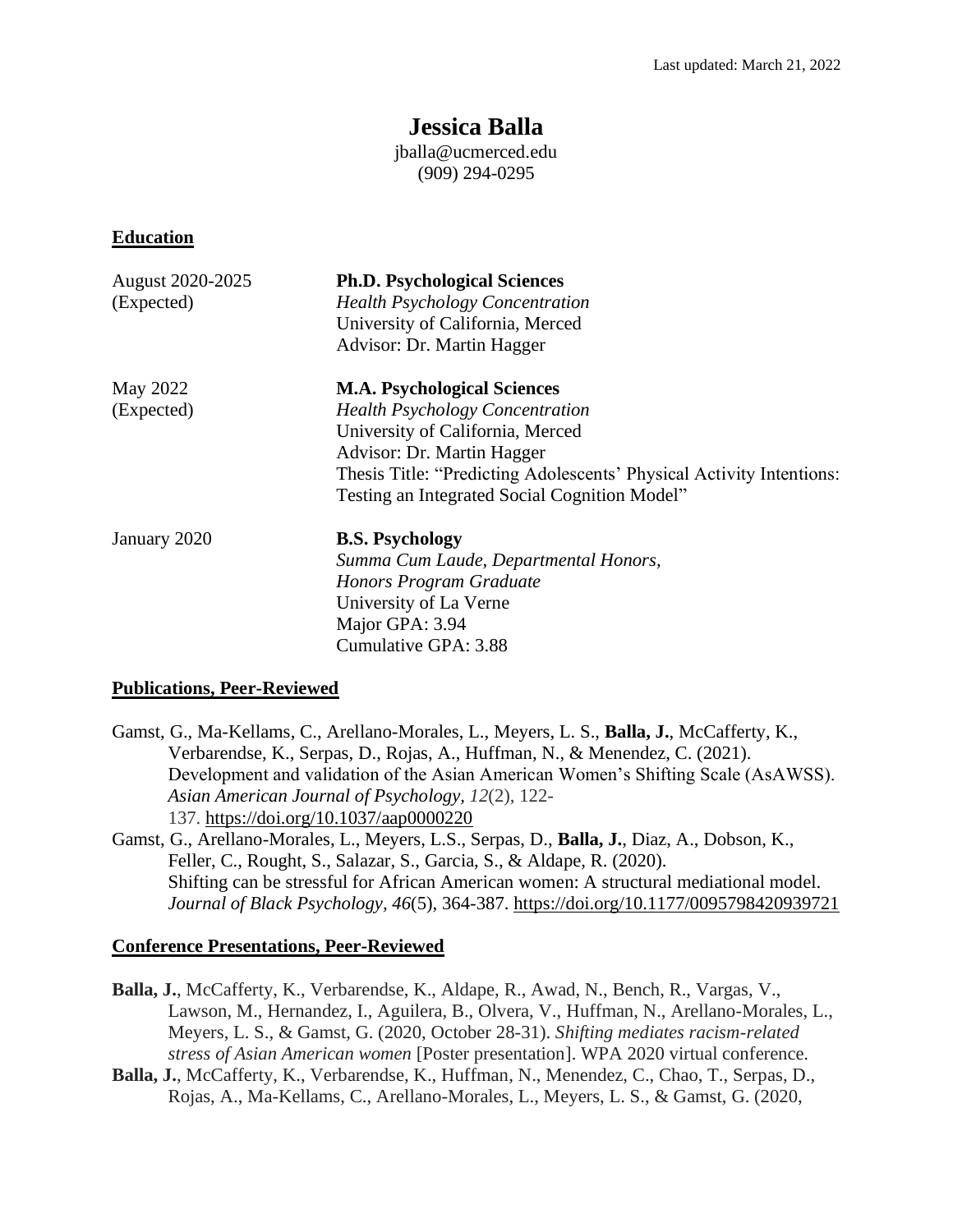October 28-31). *A confirmatory factor analysis of the Asian American Women's Shifting Scale (AsAWSS)* [Poster presentation]. WPA 2020 virtual conference.

- **Balla, J.**, Vargas, V., Huffman, N., Hernandez, I., Lawson, M., Aguilera, B., Serpas, D., Rojas, A., Gordon, C., Kwon, R., Meyers, L.S., & Gamst, G. (2020, October 28-31). *Effects of type of Latinx American landscaper on assessment of petty bourgeois mentality: A field experiment* [Poster presentation]. WPA 2020 virtual conference.
- **Balla, J.**, Blankenship, H., Calzada, C., Huffman, N., Camacho, J., Price, J., Lukacs, A., & Bui, N. (2019, April 25-28). *The effects of social media influencers on self-esteem among college students* [Poster presentation]. WPA 2019 conference, Pasadena, CA, United States.
- **Balla, J.**, Blankenship, H., Calzada, C., Smisek, W., Zhu, X., Dalton, J., Ontiveros, A., Gutierrez, A., & Bui, N. (2019, April 25-28). *The effects of social media influencers on life aspirations among college students* [Poster presentation]. WPA 2019 conference, Pasadena, CA, United States.
- Escobar, R., **Balla, J.**, Serpas, D., Rojas, A., Huffman, N., McCafferty, K., Verbarendse, K., Wang, V., Menendez, C., Ma-Kellams, C., Arellano-Morales, L., & Gamst, G. (2019, April 25-28). *A qualitative analysis of Asian American women's shifting attitudes in a community sample* [Poster presentation]. WPA 2019 conference, Pasadena, CA, United States.
- Aldape, R., **Balla, J.**, Diaz, A., Dobson, K., Feller, C., Garcia, S., Rought, S., Salazar, B., Serpas, D., Arellano-Morales, L., Meyers, L.S., & Gamst, G. (2018, April 26-29). *A structural mediation model predicting race-related stress of African American women* [Poster presentation]. WPA 2018 conference, Portland, OR, United States.

### **Research Experience**

| <b>Doctoral Lab Member</b>                                   |
|--------------------------------------------------------------|
| SHARPP Lab, Psychological Sciences Department, University of |
| California, Merced                                           |
| Advisor: Dr. Martin Hagger                                   |
| <b>Undergraduate Research Assistant</b>                      |
| Psychology Department, University of La Verne                |
| Advisors: Drs. Glenn Gamst and Roy Kwon                      |
| Undergraduate Research Chair                                 |
| Psi Chi Honor Society, University of La Verne                |
| Advisor: Dr. Ngoc Bui                                        |
| <b>Undergraduate Research Assistant</b>                      |
| Multicultural Lab, Psychology Department, University of La   |
| Verne                                                        |
| Advisors: Drs. Glenn Gamst and Leticia Arellano-Morales      |
|                                                              |

### **Professional Experience**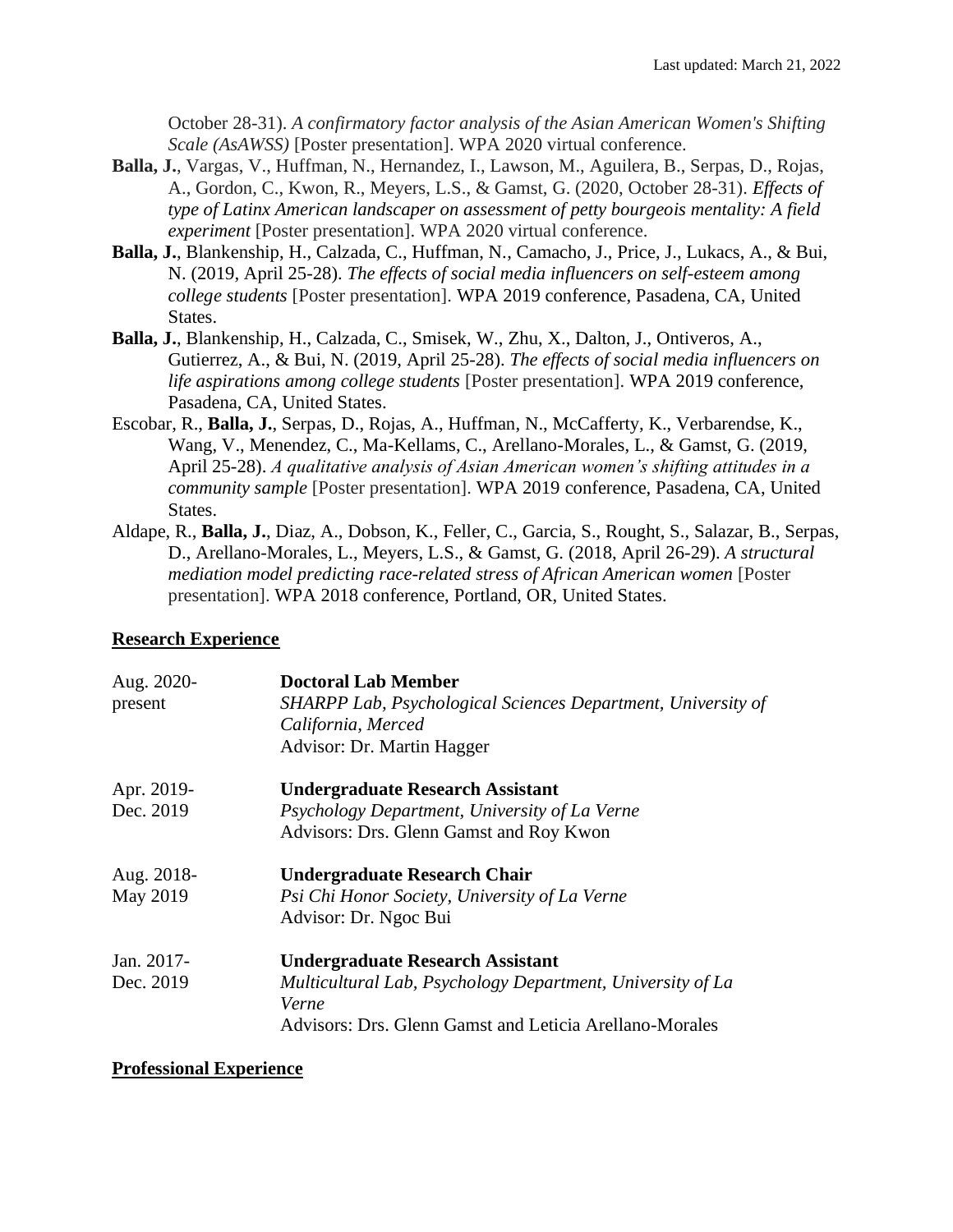| Jan. 2022-<br>present   | <b>Teaching Assistant, PSY183 - Human Behavioral Genetics</b><br>Psychological Sciences Department, University of California, Merced<br>Supervisor: Dr. Jennifer Hahn-Holbrook<br>Lecture Presented: 'Research Methods in Human Behavioral Genetics'                                                                                                                                   |
|-------------------------|----------------------------------------------------------------------------------------------------------------------------------------------------------------------------------------------------------------------------------------------------------------------------------------------------------------------------------------------------------------------------------------|
| Jan. 2022               | <b>Community Partners Breakout Session Facilitator - 'Mobilizing</b><br><b>Voices to Support Flavored Tobacco Restrictions' Webinar</b><br>Nicotine and Cannabis Policy Center, University of California, Merced                                                                                                                                                                       |
| Aug. 2021-<br>Dec. 2021 | <b>Teaching Assistant, PSY120 - Health Psychology</b><br>Psychological Sciences Department, University of California, Merced<br>Supervisor: Dr. Deborah Wiebe<br>Lecture Presented: 'Health Behavior Theory'                                                                                                                                                                           |
| Jan. 2021-<br>May 2021  | <b>Teaching Assistant, PSY010 - Analysis of Psychological Data</b><br>Psychological Sciences Department, University of California, Merced<br>Supervisor: Dr. Ren Liu<br>Lectures Written and Presented: 'Lab 3: Measures of Central Tendency<br>and Variability'; 'Lab 6: Hypothesis Testing'; 'Lab 9: Related-Sample T-<br>Test and One-Way ANOVA'; 'Lab 13: Repeated Measures ANOVA' |
| Aug. 2020-<br>Dec. 2020 | <b>Teaching Assistant, PSY180 - Physiological Psychology</b><br>Psychological Sciences Department, University of California, Merced<br>Supervisor: Dr. Darrin Tracy<br>Lectures Written and Presented: 'Exam 1 Review'; 'Exam 2 Review';<br>'Exam 3 Review'                                                                                                                            |
| May 2019                | <b>Psychology Research Conference Coordinator</b><br>9th Annual Psi Chi Student Research Conference, University of La Verne                                                                                                                                                                                                                                                            |
| Feb. 2019-<br>May 2019  | <b>Assistant Teacher</b><br>Fairplex Child Development Center, Pomona, CA                                                                                                                                                                                                                                                                                                              |
| <b>Invited Talks</b>    |                                                                                                                                                                                                                                                                                                                                                                                        |
| Mar. 2022               | Graduate school applications and experience. Lecture presented at<br>University of La Verne Psi Chi Honor Society club meeting.                                                                                                                                                                                                                                                        |
| Feb. 2022               | Changing behavior using the health belief model and protection<br>motivation theory. Lecture co-delivered with doctoral student Rabia<br>Majeed for PSY-190 Science of Behavior Change undergraduate class.                                                                                                                                                                            |
| Nov. 2021               | Study quality screening for meta-analysis using the Q-SSP. Training<br>workshop given at University of California, Merced SHARPP Lab<br>meeting.                                                                                                                                                                                                                                       |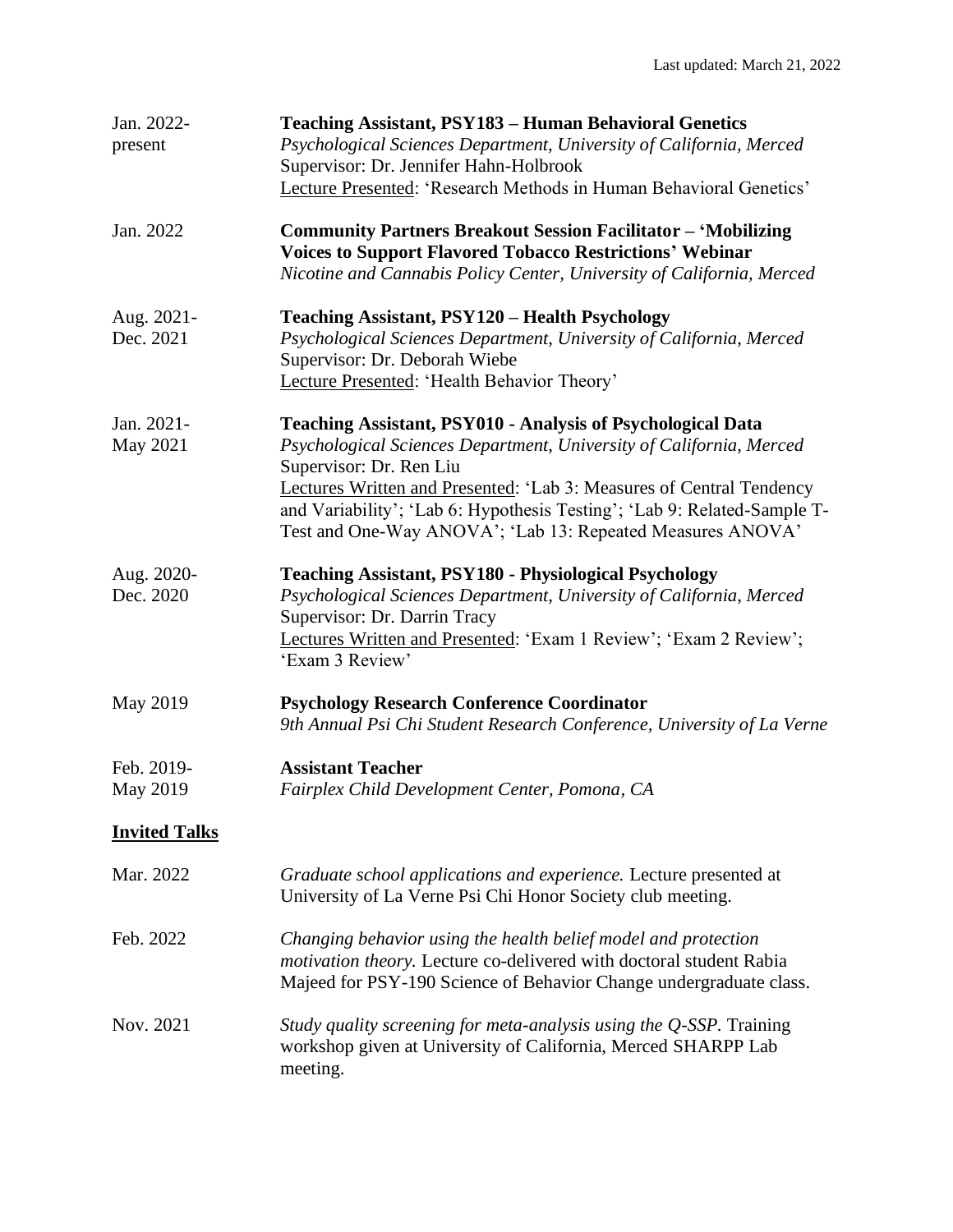Oct. 2021 *Social cognition determinants of preventive behaviors for respiratory infections: Meta-analysis and test of a process model. Presentation given* at University of California, Merced health psychology departmental colloquium.

#### **Training/Certifications**

| Mar. 2022        | <b>Publishing Your Work: Workshop</b>                                                                                                                                           |
|------------------|---------------------------------------------------------------------------------------------------------------------------------------------------------------------------------|
|                  | Psychological Sciences Department, University of California, Merced                                                                                                             |
| Jan. 2022        | <b>Missing Data Analysis: Workshop</b><br>Quantitative Methods, Measurement, and Statistics Group, University of<br>California, Merced                                          |
| Oct. 2021        | <b>Open Science: Workshop</b><br>Psychological Sciences Department, University of California, Merced                                                                            |
| <b>July 2021</b> | <b>Structural Equation Modeling: Webinar</b><br>Quantitative Methods, Measurement, and Statistics Group, University of<br>California, Merced                                    |
| Nov. 2020        | <b>Methods for Meta-Analysis: Webinar</b><br>Georgia State University, Center for International Business Education &<br>Research                                                |
| Aug. 2020        | <b>Preparing to Teach in the Online Environment: Three-Part</b><br><b>Workshop (Certified)</b><br>Center for Engaged Teaching and Learning, University of California,<br>Merced |
| <b>Service</b>   |                                                                                                                                                                                 |

Nov. 2020- **Academic Journal Peer Reviewer** present *Behavioral Sciences, International Journal of Environmental Research and Public Health, SAGE Open, Social Science and Medicine, Applied Psychology: Health and Well-Being*

### **Honors and Awards**

| Graduate Student Development Support Award, University of California,  |
|------------------------------------------------------------------------|
| Merced                                                                 |
| Psychological Sciences Summer Support Award, University of California, |
| Merced                                                                 |
| Graduate Fellowship Incentive Program Award, University of California, |
| Merced                                                                 |
|                                                                        |